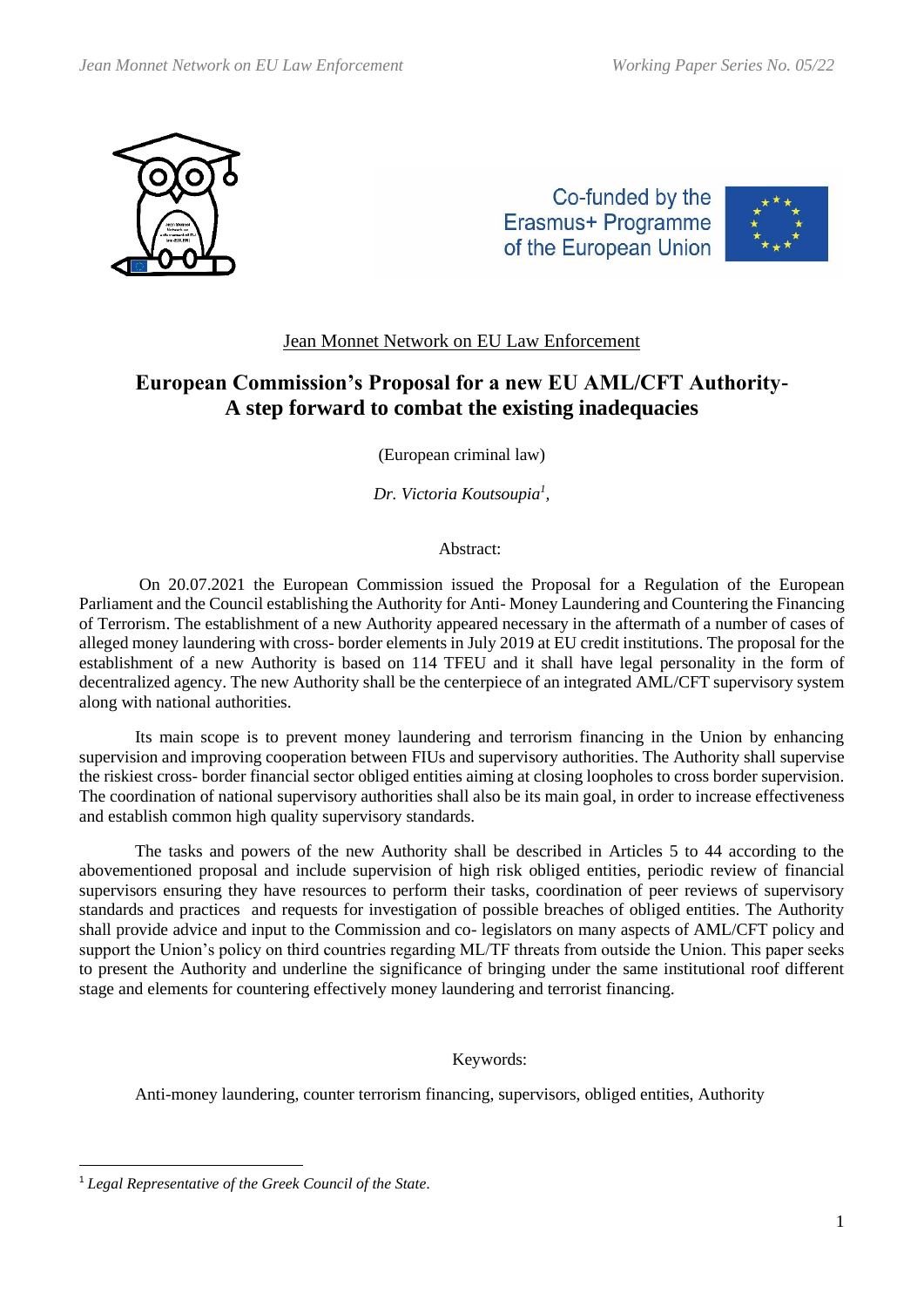#### I. Introduction

The financial supervisors in the EU and money laundering is a cat and mouse game that has been playing for long. The problem is that money laundering brings immediately to mind some rich oligarchs but in reality in the majority of the cases, the most perfectly venerable credit institutions are involved. Nevertheless their supervision is appeared weak and ineffective.

Following the above, on June 2021 the European Commission issued the 2021/0240 (COD) document, the Proposal for a Regulation of the European Parliament and of the Council establishing the Authority for Anti-Money Laundering and Countering the Financing of Terrorism and amending Regulations (EU) No 1093/2010, (EU) 10940/2010, (EU) 1095/2010. The proposal for the creation of the new Authority is part of an ambitious package for the reinforcement of EU's anti-money laundering and countering the financing of terrorism (AML/CFT) rules that aims to boost the european fight against money laundering and terrorism financing. This contribution pursues to present the structure, the tasks and the powers of the new Authority and underline the significance of bringing under the same institutional roof different stage and elements for countering effectively money laundering and terrorist financing.

The establishment of a new Authority appeared necessary in the aftermath of a number of cases of alleged money laundering with cross- border elements<sup>2</sup> and an inconsistent approach of the competent authorities that took place in July 2019 at EU credit institutions. Although the existing legal AML framework has been improved through many adjustments it is still obvious that the current framework is applied with divergency. As a result there are some structural problems to prevent the abuse of financial system for illegitimate purposes. The AML supervisors in the Member States were free in significant extent to choose their institutional set- up and procedures according to the current AML legislation. As a result, until the above proposal there was no European authority responsible for AML supervision of obliged entities. On the other hand, according to the to the principle of procedural autonomy the framework governing the AML prevention and supervision of obliged entities is established in EU level and on the same time the national legal system of each Member State is responsible to choose the procedures of legal actions in order to safeguard the protection of rights according to EU law<sup>3</sup>. Therefore each Member State applied the EU law differently<sup>4</sup> creating a patchwork of national supervisors<sup>5</sup> and significant deficiencies in the AML systems of credit and financial institutions. After the Commission's review of many relevant cases of deficiencies, resulted in an analysis that there are mainly four types of drawbacks identified to all institutions. First of all there are ineffective and non-compliant AML systems and controls, governance inadequacies, uneven risk taking and risk management and oversight of AML/CFT policies.

It has to be stressed that any disintegration and inadequacies in the implementation of the legal framework in an integrated market creates significant risks to the coherence and the soundness of the Union's financial system. Therefore it is important to ensure prompt and consistent measures for the effective implementation of the AML/CTF legislation especially by the designated authorities such as supervisors and Financial Intelligence Units  $6$ 

# II. Chapter 1- Legal nature of the Authority

In the light of the above considerations, the Commission proposed the creation of the new Authority that aims to fight the existing inadequacies and address the shortcomings of the supervisory authorities by supervising directly the high-risk obliged entities, while indirectly oversee the remaining entities. The proposal for the establishment of a new Authority is based on 114 TFEU and it shall be a body with legal personality in the form

[https://ec.europa.eu/info/sites/default/files/report\\_assessing\\_recent\\_alleged\\_money](https://ec.europa.eu/info/sites/default/files/report_assessing_recent_alleged_money-laundering_cases_involving_eu_credit_institutions.pdf)[laundering\\_cases\\_involving\\_eu\\_credit\\_institutions.pdf](https://ec.europa.eu/info/sites/default/files/report_assessing_recent_alleged_money-laundering_cases_involving_eu_credit_institutions.pdf) (accessed on 08.04 2022)

<sup>&</sup>lt;sup>2</sup> Report from the Commission on the assessment of recent alleged money laundering cases involving EU credit institutions (COM/2019/373), and other reports,

<sup>&</sup>lt;sup>3</sup> CJEC, Case 33/76 Rewe-Zentralfinanz eG and Rewe-Zentral AG v Landwirtschaftskammer für das Saarland [1976] EU: C:1976:188, para. 5.

<sup>4</sup> Melissa Van den Broek, Preventing money laundering: A legal study on the effectiveness of supervision in the European Union (Eleven International Publishing, Den Haag, 2015), p.35

<sup>5</sup> European Parliament (2019), PE 614.496, pp. 1-2.

<sup>6</sup> Communication from the Commission - Towards better implementation of the EU's anti-money laundering and countering the financing of terrorism framework (COM/2019/360 final), [https://eur-lex.europa.eu/legal](https://eur-lex.europa.eu/legal-content/EN/TXT/PDF/?uri=CELEX:52019DC0360&from=EN)[content/EN/TXT/PDF/?uri=CELEX:52019DC0360&from=EN](https://eur-lex.europa.eu/legal-content/EN/TXT/PDF/?uri=CELEX:52019DC0360&from=EN)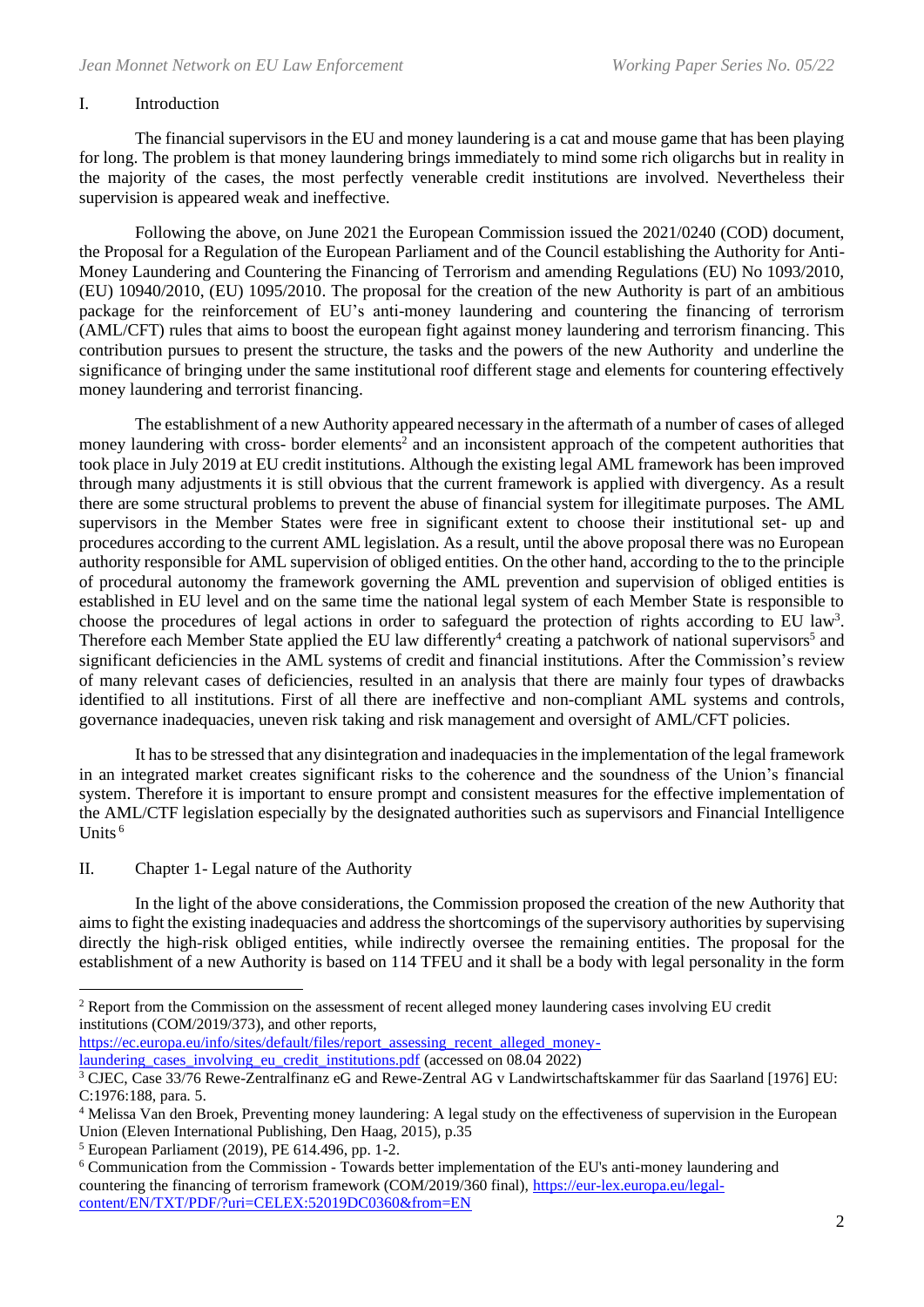of an decentralized agency. Currently there are established over 30 decentralized agencies in the EU. They are unconnected to the EU institutions and their establishment is set for an indefinite period. Their main roles are the contribution to the implementation of EU policies and the assistance to cooperation between the EU and national governments. The tools they use to meet their goals are technical and specialist expertise and know- how from both the EU institutions and national authorities<sup>7</sup>. A significant number of European Union agencies have been created in recent years across Europe. Over the years they have served many purposes such as promotion of transnational regulatory networks, sharing information on best practices and channel for member state governments and they are established on many sectors ranging from the internal market to economic and social regulation<sup>8</sup>. Mainly they have achieved the division of tasks in the EU by undertaking some regulatory tasks, becoming essential parts of the policy-making and implementation activities of Commission departments.<sup>9</sup> Their practical importance is increased because their function is not limited to an institutional phenomenon but they are also used as a method of policy delivery. The European Union (EU) 'agencification' mechanism is considered successful. Accordingly, their functional and normative significance has become central in the institutional discourse. 10

However, it is stressed that in the legal basis of 114 TFEU are not included more specific issues such as respecting the principal of institutional balance that should be kept in mind when establishing a European supervisory authority. This principal according to article 13 (2) TEU is interpreted by the Court of Justice of the European Union as the balance of powers of the institutional structure of the European Union. This means that an EU supervisory authority could not have discretionary decisioning role or policy making choices but its competences should be described thoroughly by secondary law ultimate competences left for the European institutions.

Therefore the provision of AML supervisory competences to an EU agency by the European institutions may be successful providing that there is no final transfer of responsibility. Any decision making responsibility should be evidence based providing procedural guarantees and should be established on a technical factual assessment<sup>11</sup>.

The new Authority shall be the centerpiece of an integrated AML/CFT supervisory system along with the national authorities. This newly created decentralized agency of the Union shall be funded partly from the EU budget and partly from fees levied from obliged entities.

#### III. Chapter 2- Structure and governing bodies

The Authority's structure and its governing bodies are the following: First of all the general board that is comprised by the chair of the authority and the heads of supervisory authorities of obliged entities in each member state both with a right to vote and one representative of the commission without the right to vote<sup>12</sup>. The general board under its supervisory composition is a decision making body and it is also providing its advise and opinion on draft decisions of the executive board. It also oversees joint analysis with one or several FIUs between member states and ratifies the draft regulatory and implementing technical standards that would be referred bellow, opinions, recommendations guidelines and decisions in order to achieve harmonization of the AML legislation. Furthermore it shall deliver an opinion regarding the draft decisions of the executive board on priority issues, ratifies and publish its Rules of Procedure and exercises also some appointing authority powers over the Chair and five permanent members of the executive board $13$ .

<sup>7</sup> Official website of the European Union, Types of institutions and bodies, [https://european-union.europa.eu/institutions](https://european-union.europa.eu/institutions-law-budget/institutions-and-bodies/types-institutions-and-bodies_en)[law-budget/institutions-and-bodies/types-institutions-and-bodies\\_en](https://european-union.europa.eu/institutions-law-budget/institutions-and-bodies/types-institutions-and-bodies_en)

<sup>8</sup> Chiti Ed., Decentralized Implementation European Agencies, in Robert Schütze and Takis Tridimas, Oxford Principles Of European Union Law: The European Union Legal Order: Volume I, 2018, Published to Oxford Scholarship Online: March 2021

<sup>9</sup> Morten Egeberg, Jarle Trondal & Nina M. Vestlund, The quest for order: unravelling the relationship between the European Commission and European Union agencies, Journal of European Public Policy

Volume 22, 2015 - Issue 5, Pages 609-629

<sup>&</sup>lt;sup>10</sup> Chiti Ed., Decentralized Implementation European Agencies, in Robert Schütze and Takis Tridimas, Oxford Principles Of European Union Law: The European Union Legal Order: Volume I, 2018, Published to Oxford Scholarship Online: March 2021

<sup>11</sup> CJEC, Cases 9/56 and 10/56 Meroni & Co., Industrie Metallurgiche SpA v High Authority of the European Coal and Steel Community [1958] EU:C:1958:7, English special edition 1957-1958 00133, p. 152

<sup>&</sup>lt;sup>12</sup> European Commission, COM (2021) 421 final, p.67, Article 46

<sup>&</sup>lt;sup>13</sup> European Commission, COM (2021) 421 final, p.69, Article 49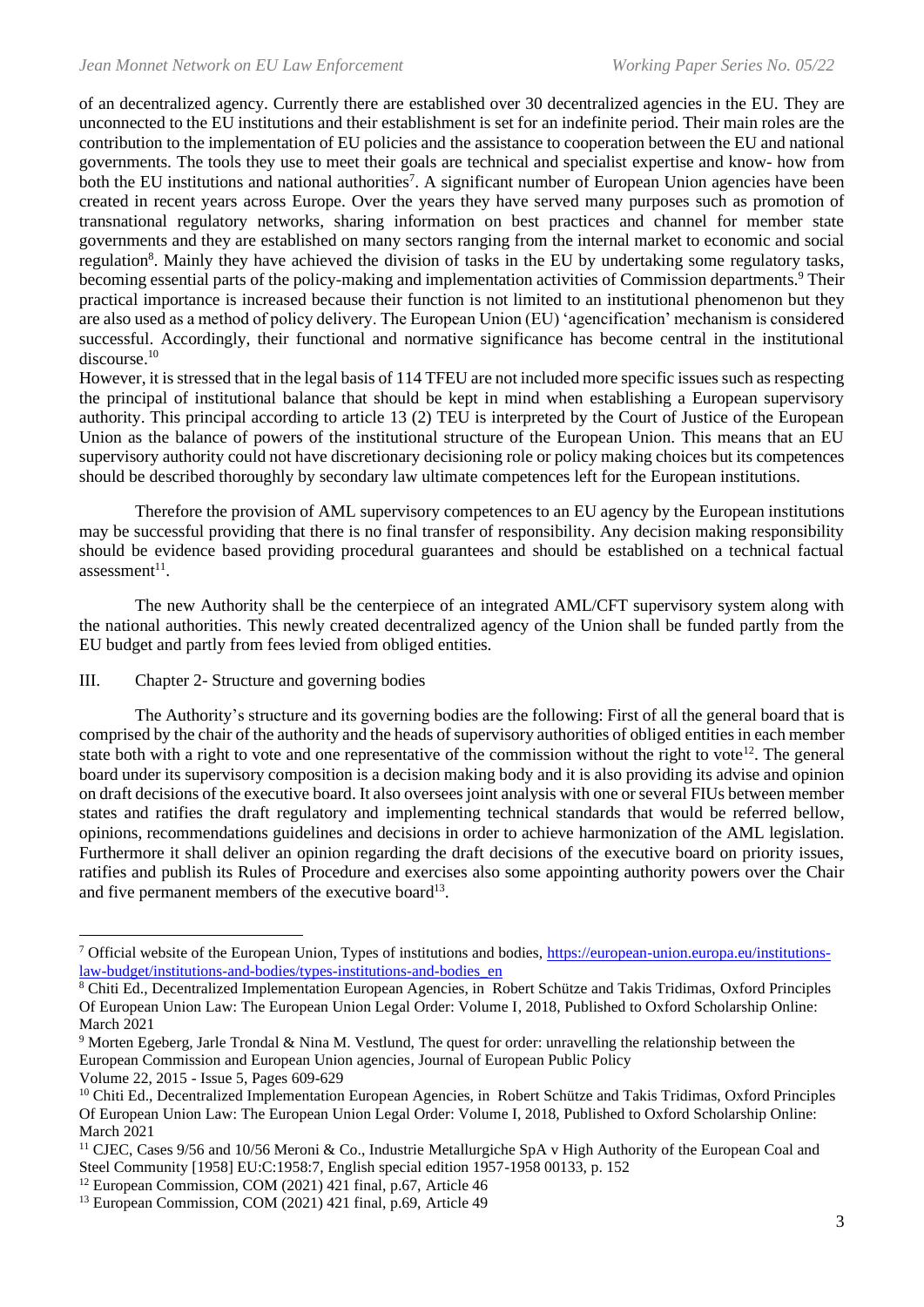The second body, the executive board is consisting of the Chair of the Authority, five full-time members that would be chosen following an open selection procedure and a representative of the Commission when the executive board executes all of its tasks except decision making regarding the internal structure of the Authority<sup>14</sup>. The Authority is represented by the president who is responsible for preparing the projects of the general board and the executive board along with preparing the daily agenda assembling and sharing all the meetings and submitting the issues for decision making<sup>15</sup>.

The executive board has the responsibility for the overall programming and the execution of all the duties of the Authority and the issuance of all its decisions including those addressed to selected obliged entities and to individual public authorities except those taken by the general board. Furthermore the duties of the executive board include the approval of the annual program and the budget of the Authority and exercising of all the other relevant activities. The board is also evaluating and approving the consolidated annual activity report of the Authority including an overview of the execution of its duties. On the same time it is the decision making body regarding the establishment of the internal structures of the Authority and for any relevant modification. The executive board has the responsibility to implement the single programming document, a paper containing multiannual and annual programming conducted after the consultation of the Commission (for annual programming) and the European Commission (for multiannual programming). However, the finalization of the programming document is subject to the final adoption of the general budget and if necessary it might be modified accordingly<sup>16</sup>.

The anti- fraud strategy that should be equitable to fraud risks and the adoption of its rules of procedure and rules to avoid and manage conflicts of interest regarding its members are also responsibilities of the executive board. It exercises the recruitment procedures for the servants of the Authority, concludes the contracts of employment and approves the relevant implementing rules to put into force the staff regulation and the conditions of employment. It is also responsible for the selection of the vice-president of the Authority among its voting members. The recruiting responsibilities of the executive board include the appointment of the executive director and removal when necessary and also the appointment of the accounting officer who may be the accounting officer of the Commission but is subject to an obligation for total independence in the his/her tasks. In case of an internal or external audit report, evaluation and OLAF investigations the board is in charge for the adequate follow- up procedures $^{17}$ .

Τhe role of the executive director is also very important in the structure of the Authority. He/she is a temporary agent of the Authority with managerial duties and has the obligation to remain independent from any government or other body<sup>18</sup>. The tasks of the executive director are the daily management of the Authority while she/he targets to guarantee equal gender representation within the Authority. The main responsibilities of the executive director are the implementation of the decisions of the executive board, preparation and application of the programming document, drafting an unified annual report regarding the activities of the Authority and an action plan according to the conclusions of internal or external audit reports and evaluations and investigations by the European Anti-fraud Office (OLAF). The implementation of the annual work program of the Authority is also one of her/his tasks. In addition the executive director is in charge of the duty to safeguard the financial interests of the Union by implementing preventive measures and drafting a strategy against fraud corruption and other illegal activities. The financial responsibilities of the executive director include drafting the financial rules applicable, estimation of revenues and expenditures and implementation of the budget of the Authority and report regarding all activities of the Authority with a separate section on financial and administrative issues<sup>19</sup>. In general the executive director ensures that the Authority is functional by taking all the necessary measures.

The last body that forms part of the Authority's structure is the administrative board of review that is established in order to conduct internal administrative audits of the decisions of the Authority regarding its supervisory powers, administrative pecuniary sanctions or periodic penalty payments that might be imposed $20$ .

 $14$  European Commission, COM (2021) 421 final, p.70, Article 52

<sup>&</sup>lt;sup>15</sup> European Commission, COM  $(2021)$  421 final, p.74, Article 57

<sup>&</sup>lt;sup>16</sup> European Commission, COM (2021) 421 final, p.73, Article 54

 $17$  European Commission, COM (2021) 421 final, p.71, Article 53

<sup>&</sup>lt;sup>18</sup> European Commission, COM (2021) 421 final, p.75, Article 58

<sup>19</sup> European Commission, COM (2021) 421 final, p.75, Article 59

 $20$  European Commission, COM (2021) 421 final, p.77, Article 60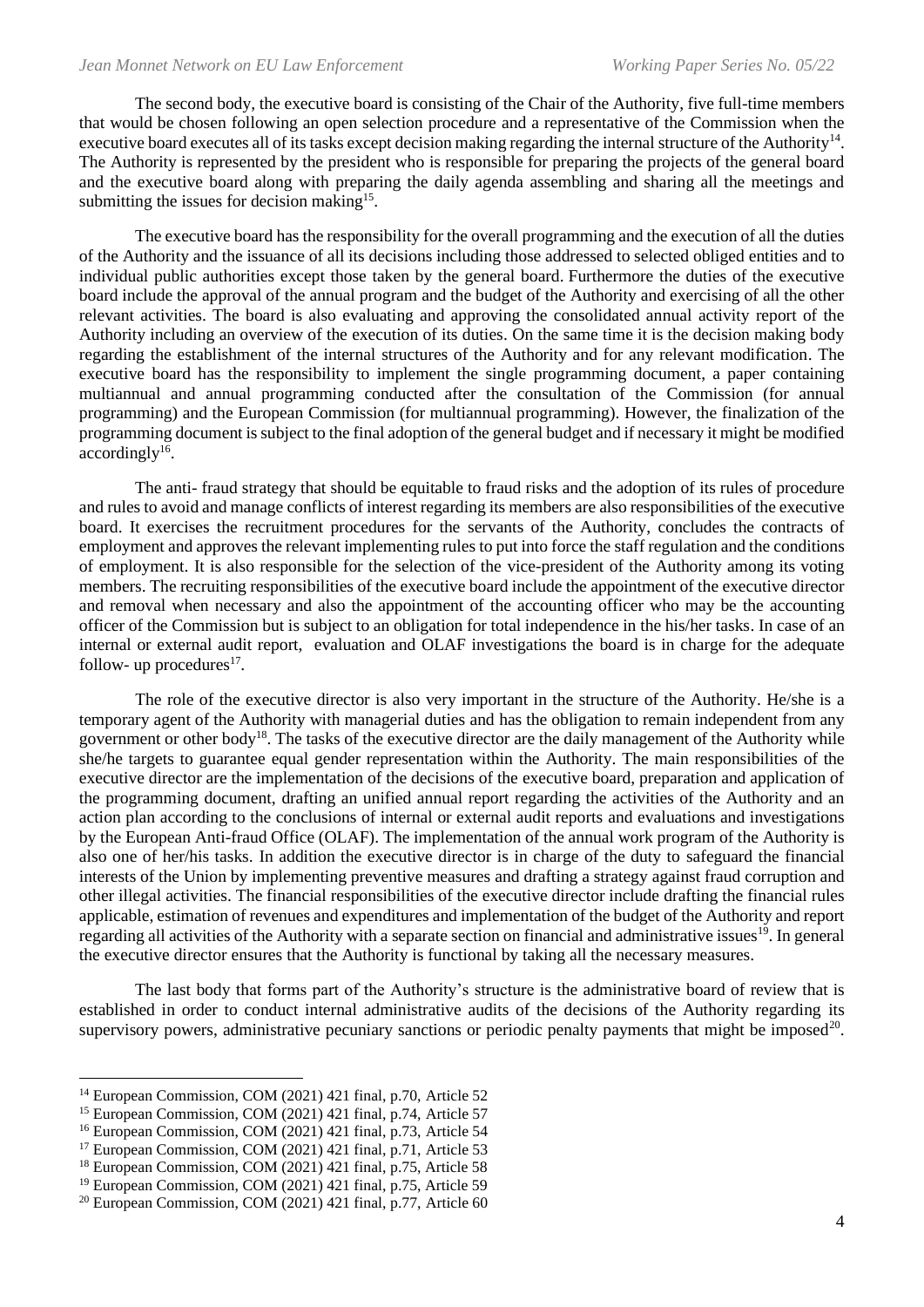The members of the above body are appointed by the general board and have the obligation to remain independent and act in the public interest $2<sup>1</sup>$ .

#### IV. Chapter 3- Tasks and powers of the new Authority

Before describing thoroughly the tasks and powers of the new Authority it is emphasized that its main scope is to prevent money laundering and terrorism financing in the Union by enhancing supervision and improving cooperation between FIUs and supervisory authorities. The role of the new Authority is not to substitute the national supervisors regarding to all obliged entities<sup>22</sup> but to outline their exercise of tasks and powers<sup>23</sup>.

Furthermore, the Authority shall supervise some of the riskiest cross- border financial sector obliged entities aiming at closing loopholes to cross border supervision. It is adopted a risk- based approach, according to which the focus of the supervision should be on the riskiest business models, products and entities as described by the risk assessment of the Commission, each Member State and obliged entities<sup>24</sup>. The coordination of national supervisory authorities shall also be one of its main goals, in order to increase effectiveness and establish common high quality supervisory standards. Another key responsibility of the Authority is the improvement of exchange of information and cooperation between FUI.

The tasks and powers of the new Authority shall be described in Articles 5 to 44 according to the abovementioned proposal and include among others supervision of high risk obliged entities, periodic review of financial supervisors ensuring that they have resources to perform their tasks, coordination of peer reviews of supervisory standards and practices and requests for investigation of possible breaches of obliged entities. The Authority shall provide advice and input to the Commission and co- legislators on many aspects of AML/CFT policy and support the Union's policy on third countries regarding ML/TF threats from outside the Union.

In more detail, the tasks of the Authority regarding the money laundering and terrorist financing as described in article 5 of the Proposal for a Regulation establishing the Authority for Anti-Money Laundering and Counting the Financing of Terrorism are divided in five categories depending to whom it may concern meaning to the internal market, the selected entities, financial and non- financial supervisors and FIUs.

First of all, the tasks of the Authority regarding the internal market are monitoring of emerging developments not only across the internal market but also in third countries and the assessment of threats, vulnerabilities and risks regarding money laundering and terrorism financing. Furthermore, the Authority is in charge of the collection of information resulting from its supervisory activities and the establishment of a central AML/CFT database, in relation to the identified weaknesses when implementing AML/CFT rules, by obliged entities, risk exposures, penalties imposed, remedial actions and also the analysis of the relevant information. Some extremely important duties of the Authority is monitoring and supporting of the application of assets freezing as well as the reinforcement of the cooperation and exchange of information between obliged entities and public authorities with a view to evolve a common understanding of the money laundering and terrorism financing risks and threats for the internal market<sup>25</sup>.

In order to achieve a better understanding of the paper it is important to provide some definitions of terms discussed below. A "selected obliged entity" is considered a credit institution, a financial institution or a group of credit or financial institutions at the highest level of consolidation in the European Union<sup>26</sup>. The Authority has the direct supervision of the selected obliged entities and its tasks include to ensure group- wide compliance according to the obligations applicable pursuant to the relevant legal framework regarding AML/CFT. It has also the obligation to conduct audits and evaluations on individual entity and in group wide level in order to identify possible vulnerabilities in the applied procedures strategies and arrangements aiming to diminish the risks related to money laundering and terrorist financing. The Authority takes also part in group wide supervisions. With a

 $21$  European Commission, COM (2021) 421 final, p.77, Article 61

<sup>&</sup>lt;sup>22</sup> European Commission, C(2020) 2800 final, p. 8.

<sup>23</sup> Pieter Van Cleynenbreugel, 'La supervision financière au sein de l'Union europeenne et de la zone euro après la crise: un ' cadre juridique toujours en pleine evolution ' ', in: L'observateur de Bruxelles (N° 111, Bruxelles, 2018), p. 26.

 $^{24}$  European Commission, Report on the assessment of the risk of money laundering and terrorist financing affecting the internal market and relating to cross-border activities (COM(2019) 370 final), p. 2-4.

 $25$  European Commission, COM (2021) 421 final, p.32, Article 5

<sup>26</sup> European Commission, COM (2021) 421 final, p.31, Article 2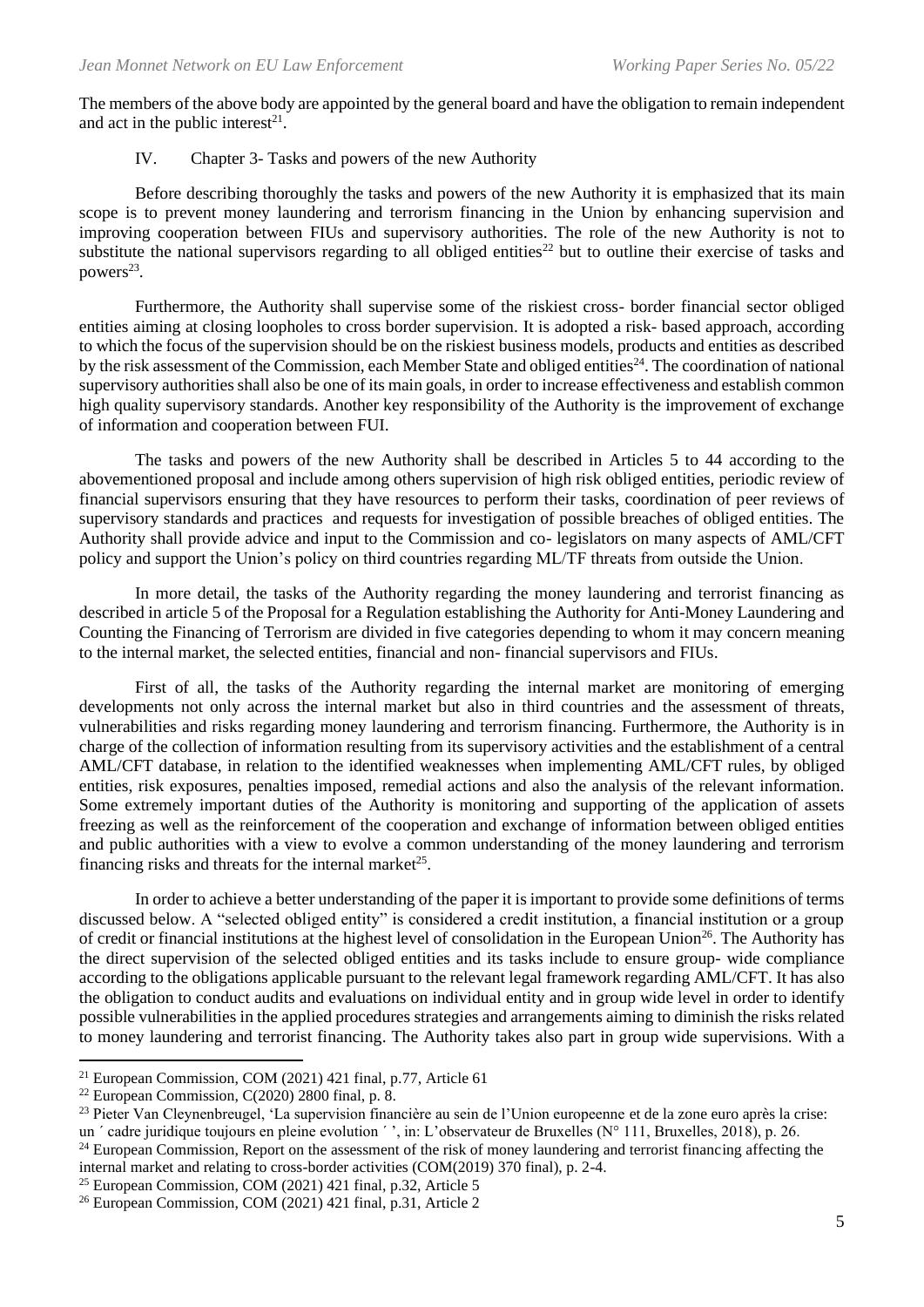view to assess the above risks and vulnerabilities of the obliged entities the Authority develops and maintains an updated system<sup>27</sup>. The AML supervision by an EU agency such as the Authority is significant in order to reach the policy goals and safeguard the integrity and stability of the internal market $^{28}$ .

Where a selected obliged entity is not complied to the requirements of European and national legislation regarding AML/FT and the relevant issues or there are evidence of non- compliance or appear strategies, procedures and regulations that do not ensure management of the relevant risks, the Authority might exercise the following powers<sup>29</sup>. First of all the Authority can demand the application of the relevant legal and procedural framework, a plan to rebuild compliance with supervisory requirements and application of a specific policy or dealing of clients and transactions. Furthermore, the Authority may request the restriction of any business activity that can pose excessive risks for money laundering and terrorism financing and also the implementation of measures to reduce the above risks in the activities, products and systems of obliged entities. Changes in the governance structure, provision of any data or any information necessary and submission of any document might also be required. When an individual client, transaction or activity pose high risks more specific requirements might be imposed and also the revocation of the license of the selected obliged entities might be proposed to the authority that granted it<sup>30</sup>. The Authority may impose more strict measures to selected obliged entities such as administrative pecuniary sanctions or periodic penalty payments<sup>31</sup>, that are enforceable<sup>32</sup> but prior to the imposition of any measure they have the opportunity be heard before the executive board<sup>33</sup>. The imposition of the above penalties can be disclosed to the public unless this disclosure causes significant damage to the entities involved $34$ .

As non-financial supervisors are considered supervisors in charge of obliged entities other than credit and financial institutions<sup>35</sup>. Subsequently, the tasks of the Authority with regard to financial and non-financial supervisors are the following: For the first one are: maintaining an updated list of financial supervisors in the Union and for the second keeping the same updated list for non- financial supervisors. Conducting periodic reviews in order to secure that all financial and non- financial supervisors have sufficient resources and powers to exercise their duties regarding AML/CTF and following specific request of financial and non- financial supervisors may provide them assistance.

It also conducts periodic evaluations on the above issues and facilitates the functioning of the colleges of financial supervisors in the AML/FT area while assisting to the convergence of supervisory practices and promotion of high supervisory standards in the same area. As colleges of financial supervisors are considered permanent, flexible structures of international banks through which supervisory activities are coordinated. In the European Union area supervisory colleges are not only structures aiming to secure close cooperation and sharing information but they also have a decision-making role, for example joint decisions can be reached regarding an institution's internal model, its risk exposure or its capital base.<sup>36</sup>

Moreover, the obligations of the Authority regarding the non- financial supervisors are coordination of peer reviews of supervisory standards and practices in the AML/CFT area. In case of breach of the requirements applicable to obliged entities the Authority may request non- financial supervisors to carry out investigation and consider if it is necessary to impose sanctions or remedial actions<sup>37</sup>. In order to enhance consistency and

 $27$  European Commission, COM (2021) 421 final, p.32 Article 5

<sup>28</sup> European Banking Authority, Fact-Sheet: 'Anti-money laundering and countering the financing of terrorism' (DZ-04- 20-109-EN-N (02/2020)), p. 1.

 $29$  European Commission, COM (2021) 421 final, p.46 Article 20

<sup>30</sup> European Commission, COM (2021) 421 final, p.46 Article 20

<sup>31</sup> European Commission, COM (2021) 421 final, p.47 &49 Article 21 &22

<sup>32</sup> European Commission, COM (2021) 421 final, p.50, Article 24 par.2

<sup>&</sup>lt;sup>33</sup> European Commission, COM (2021) 421 final, p.49 Article 23

 $34$ European Commission, COM (2021) 421 final, p.50, Article 24 par.2

<sup>35</sup> European Commission, COM (2021) 421 final, p.31, Article 2

<sup>&</sup>lt;sup>36</sup> European Central Bank, Banking Supervision, What are supervisory colleges?, 14 July 2016 (updated 12 December 2018) [https://www.bankingsupervision.europa.eu/about/ssmexplained/html/supervisory\\_colleges.en.html](https://www.bankingsupervision.europa.eu/about/ssmexplained/html/supervisory_colleges.en.html) (accessed on 24th April 2022)

<sup>37</sup> European Commission, COM (2021) 421 final, p.32, Article 5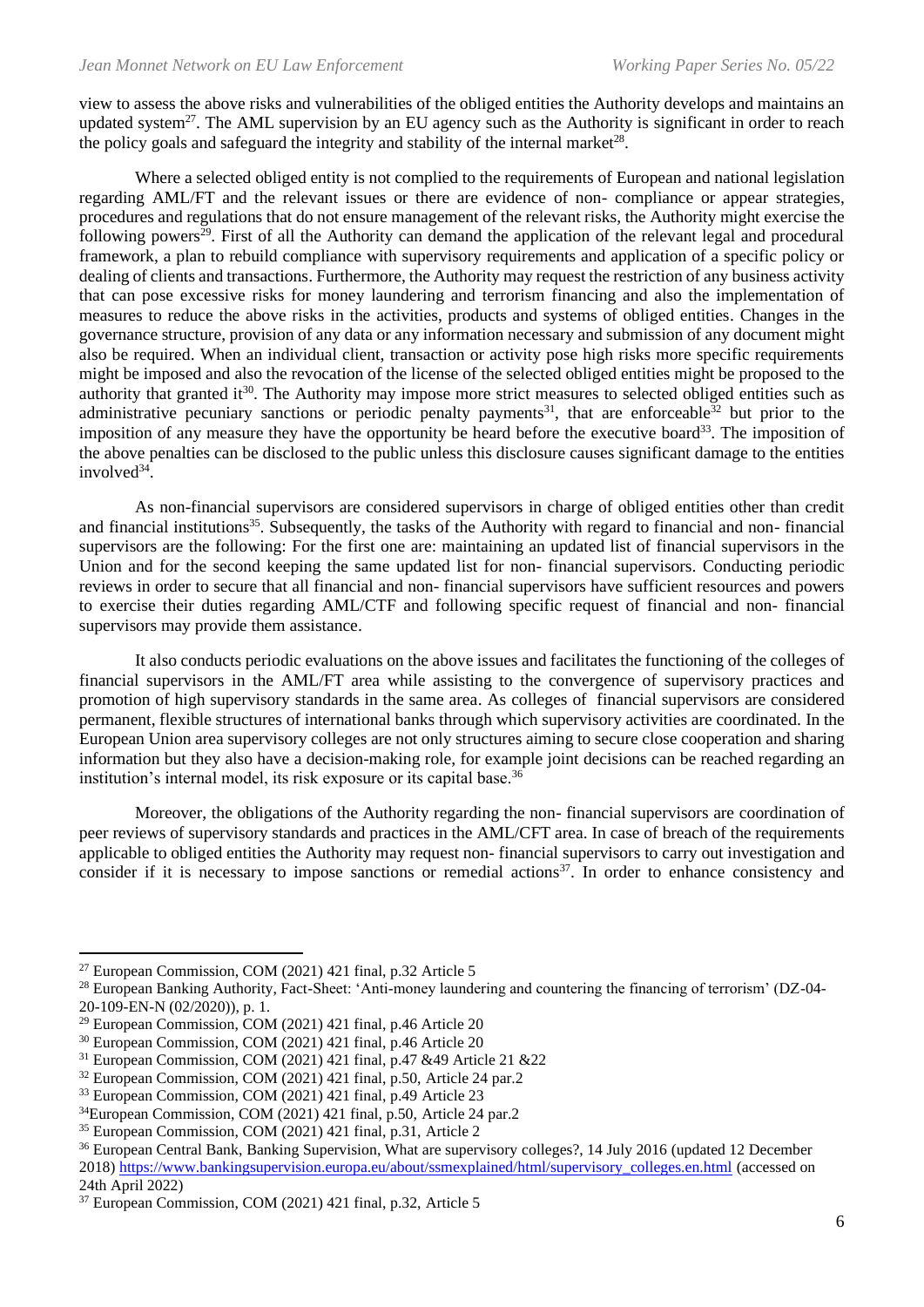effectiveness in supervisory outcomes special committees established by the Authority carry out peer reviews of some or all of the activities of non-financial supervisors<sup>38</sup>.

The financial supervisors may also notify the Authority in case that a non- selected obliged entity is not complied with the necessary requirements and is exposed to money laundering and terrorism financing risks. If the Authority detects any significant breach by a non- selected obliged entity may request its financial supervisors to investigate any possible breaches of the legal framework and consider imposing sanctions according to the applicable legal framework or to apply an individual decision to that entity requesting to comply with the requirements of the European and national legal framework<sup>39</sup>.

For further details, the Authority with regard to selected obliged entities has supervisory and investigative powers as well as the power to impose administrative pecuniary sanctions and periodic penalty payments. More precisely, the aforementioned supervisory powers enable the Authority to request the provision of information from selected obliged entities and any other natural or legal person relating to them<sup>40</sup> and also to carry out any necessary investigation over them or any other natural or legal person employed by or belong to them<sup>41</sup>, conducting for this reason also any necessary on-site inspection at their business premises<sup>42</sup>. In case that an authorization is necessary in order to conduct an on- site inspection the Authority has the obligation to file an application in the competent national judicial authority<sup>43</sup>.

The Authority exercises tasks regarding Financial Intelligence Units such as supporting and coordination their activities and provide assistance to ameliorate the cooperation among them. One staff member of the FIU of each Member State may be delegated by the Authority for support in conducting tasks with respect to FIU<sup>44</sup>. In order the FIUs to conduct joint internal and cross- border analysis, the Authority assists to determine and choose the relevant cases, developing suitable methods and procedures towards this direction. In addition, the Authority has the duty to arrange, organize and promote the carrying out of the joint analysis of FIUs and also to facilitates the access of the FIUs to the Information Technology and artificial intelligence services and tools. Another very important duty of the Authority is the development, contribution and promotion of expert knowledge for tracing, analysis and dissemination of suspicious transactions. In addition, it is ensured specialized training and support to FIUs, providing among others financial assistance, whilst it is promoted the interaction of FIUs with obliged entities by offering specialized training. Lastly, the Authority is also in charge of the preparation and coordination of threat evaluations, strategic analysis of money laundering and terrorism financing risks and methods detected by the FIUs<sup>45</sup>.

The Authority is also in charge of the tasks to draft regulatory and implementing technical standards that should be submitted to the commission for adoption. As regulatory and implementing technical standards are considered technical documents that do not imply strategic decisions or policy choices and their content is based on legislative acts. Lastly the Authority publishes guidelines for all supervisor authorities FIUs or all obliged entities and recommendations for supervisory authorities or obliged entities aiming to establish coherent efficient effective supervisory and FIU related policies. The goal is also to safeguard the common uniform and consistent application of the European legal framework. All the above guidelines and recommendations are published following public consultations where potential costs and benefits are analyzed, after their issuance the supervisory authorities should be complied according to their provisions<sup>46</sup>. The European Parliament the Council and the Commission may ask the authority to provide them opinions or technical advice on any issue related to the relevant area of practice.<sup>47</sup> With view to exercise its duties sufficiently the Authority should pursue to cooperate with European Banking Authority, European Insurance and Occupational Pensions Authority and European

<sup>38</sup> European Commission, COM (2021) 421 final, p.55, Article 31

<sup>39</sup> European Commission, COM (2021) 421 final, p.54, Article 30

<sup>40</sup> European Commission, COM (2021) 421 final, p.44, Article 16

 $41$  European Commission, COM (2021) 421 final, p.44, Article 17

 $42$  European Commission, COM  $(2021)$  421 final, p.45, Article 18

<sup>43</sup> European Commission, COM (2021) 421 final, p.45, Article 19

<sup>44</sup> European Commission, COM (2021) 421 final, p.59, Article 35

<sup>45</sup>European Commission, COM (2021) 421 final, p.32 Article 5

<sup>46</sup> European Commission, COM (2021) 421 final, p.66, Article 43

<sup>47</sup> European Commission, COM (2021) 421 final, p.66, Article 44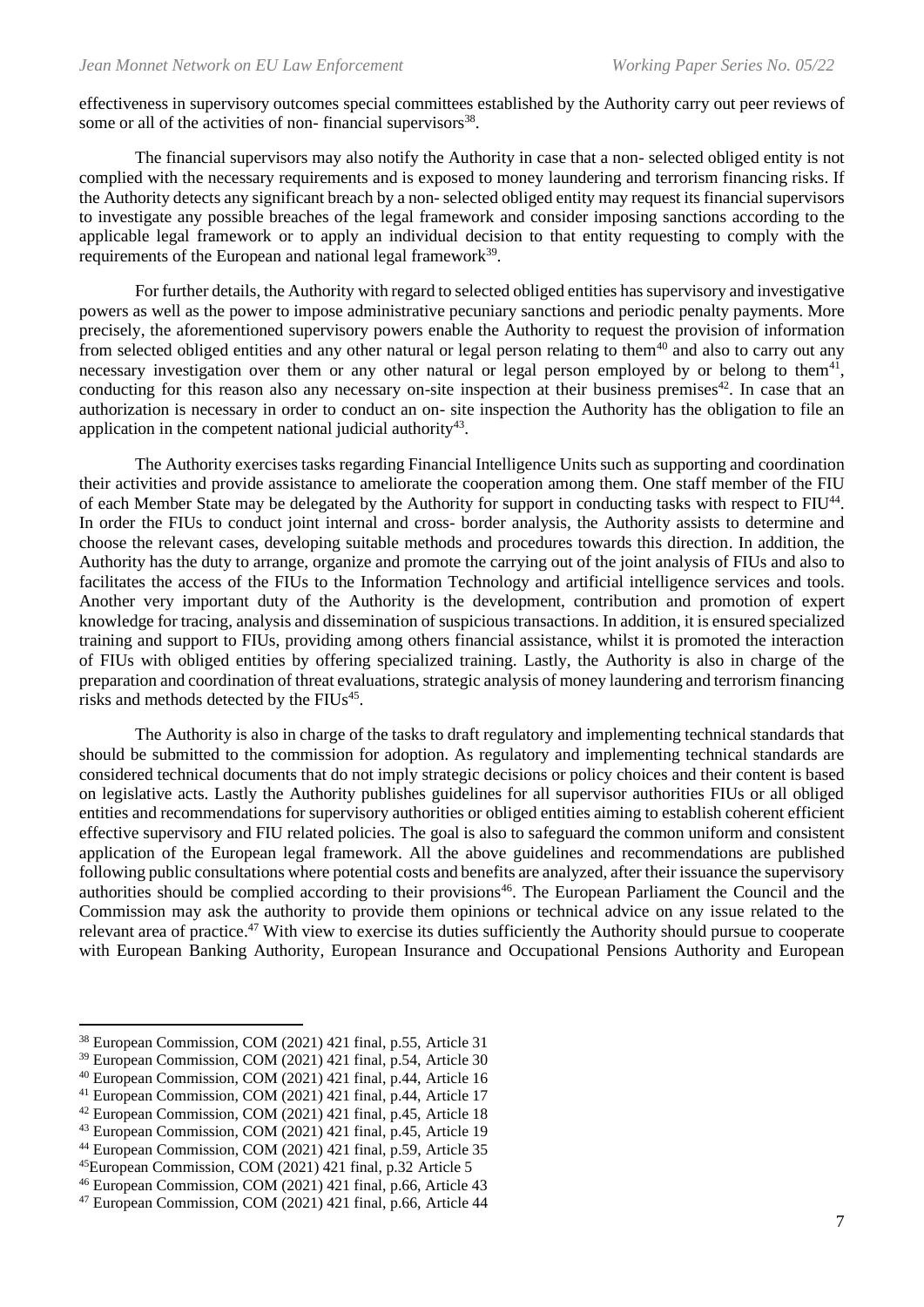Securities and Markets Authority also conclude and maintain close cooperation with OLAF, Europol and EPPO and any other AML related Authority not only in European Union but also in third countries<sup>48</sup>.

#### V. Conclusions

After the overview of the structure and the tasks of the new Authority, one may conclude the following: The ambition of the discussed organization is to ameliorate the total quality of AML/CTF supervisory policies applied in the EU. The above goal is pursued by directly supervising a limited number of the riskiest cross- border financial sector entities and indirectly oversight and coordinate national supervisory authorities concerning both financial and non- financial sector obliged entities according to AML/CTF legal framework. Furthermore, the Authority is aiming to achieve greater efficiency and cooperation between FIUs by implementing common templates for exchange of information and conducting joint analysis with FIUs. All the above objectives target to the efficient detection and prevention of money laundering and terrorism financing.

The stronger supervisory policies intend to lead to deterrence and higher likelihood of detection of the illegal assets. Only with the adequate supervisory inspection it is possible to be applied thoroughly the relevant AML obligations through the private sector<sup>49</sup>. It is evident that the discussed proposal for a regulation is a step forward in the fight against money laundering and terrorism financing. All the above provisions shall address directly the different enforcement approaches of certain Member States, circumvent forum shopping techniques by the obliged entities and allows group- wide consolidated supervision.<sup>50</sup> In addition the new Authority may undertake in the near future more tasks regarding AML/CFT issues of great significance such as the use of cryptocurrencies and crypto- assets for money laundering and terrorism financing. The Authority might also envisages the supervision of freezing, seizure and confiscation procedures especially in cross border cases but also the management and sharing of seized and confiscated instrumentalities and proceeds of money laundering and terrorism financing. The establishment of a new Authority that is in charge of tasks and powers regarding money laundering and terrorism financing can be the beginning for regulating and addressing all the existing inadequacies.

<sup>49</sup> Benjamin Vogel and Jean-Baptiste Maillart, National and International Anti-Money Laundering Law: Developing the Architecture of Criminal Justice, Regulation and Data Protection (Intersentia, Cambridge, 2020), p. 1025.

<sup>48</sup> European Commission, COM (2021) 421 final, p.85,86, Article 77 and 80

<sup>&</sup>lt;sup>50</sup> Dominik Schlarb, Rethinking anti-money laundering supervision: The Single Supervisory Mechanism- a model for a European anti-money laundering supervisor?, New Journal of European Criminal Law, 2022, Vol. 0(0), p. 16